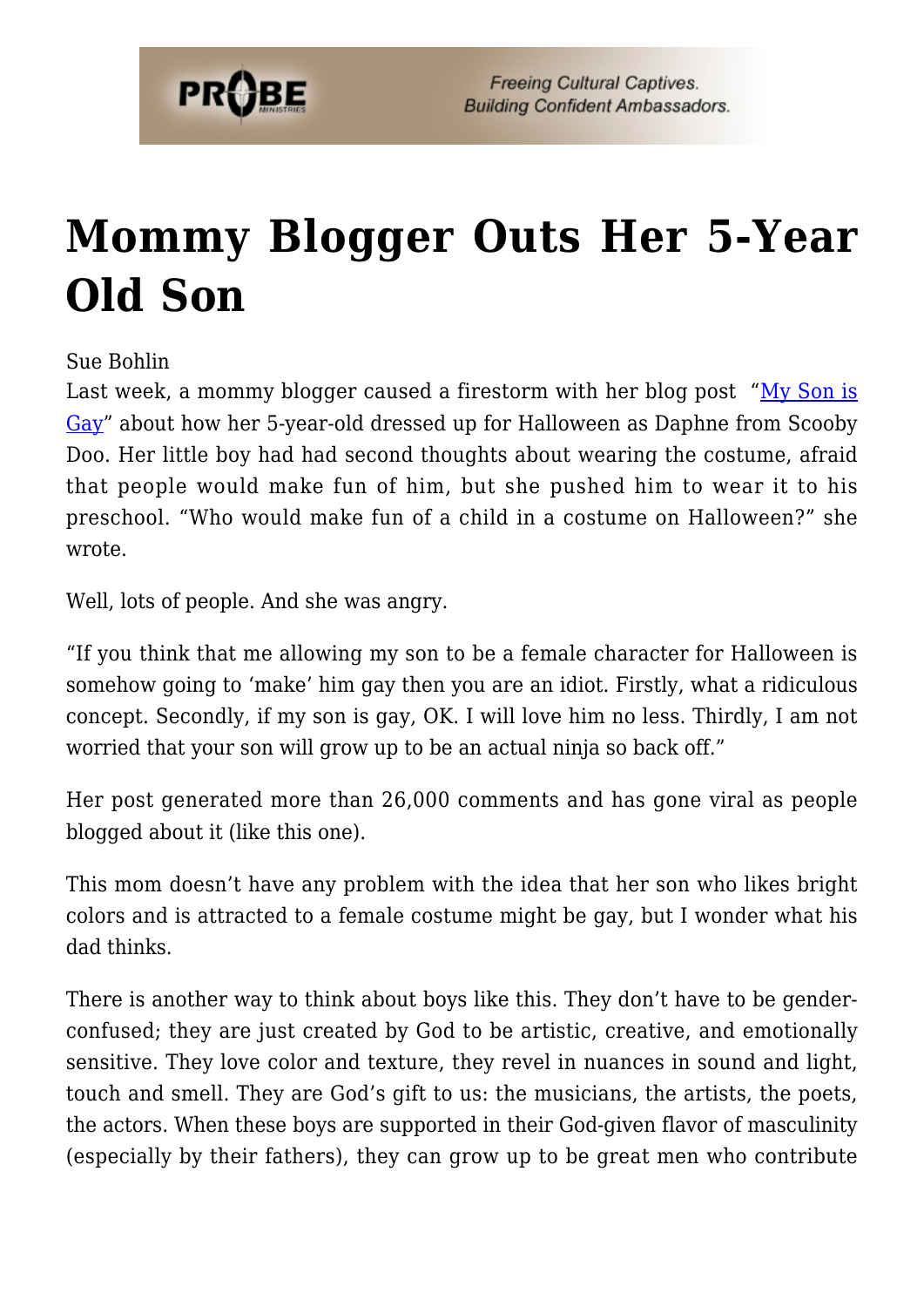

their gifts to the church, to the world, and to their families. They make great counselors, pastors, teachers—and husbands and fathers.

My dear friend Ricky Chelette from Living Hope Ministries wrote an insightful article "[Parenting the Sensitive Soul.](https://www.livehope.org/article/parenting-the-sensitive-soul/)" He allays the fears of a growing number of parents of young boys who come to his office concerned that their boys are too girly. And Ricky, an incredible artist, writer, singer, cook—and devoted husband of 20 years—tells them their boys are not being effeminate, they are merely expressing their giftedness. He writes about what he explained to a worried dad:

"I reassured the father that his son did not want to be a girl and the only person that was really saying anything about him being a girl was the dad. But why then was this boy drawn towards things which were typically identified as more feminine than masculine? Simply, he was a very sensitive soul.

"Sensitive boys are real boys. They simply are extremely gifted with particular giftings that manifest in emotionally and aesthetically expressive ways. His little boy's obsession with women's shoes were not because he wanted to be a girl, but more because he was aesthetically and visually oriented—and women's shoes are much more visually exciting than the black, brown or burgundy of men's shoes. Women's shoes have sparkles, bobbles and bows. They come in every color imaginable and are in different shapes and textures. They are an aesthetically gifted boy's dream! And he was not trying to identify as a girl when he grabbed his mother's skirt, put it on, and twirled around. To him, it was similar to our experience of going to the fair and doing drop art projects where we drop paint on a spinning paper and watch it splatter, but even better. As he moved, he created art and beauty as the colors whirled around him and flowed up and down in the air. Better yet, he was the center of it all!

"The dad looked at me with disbelief, but with a sense of relief. 'Do you mean